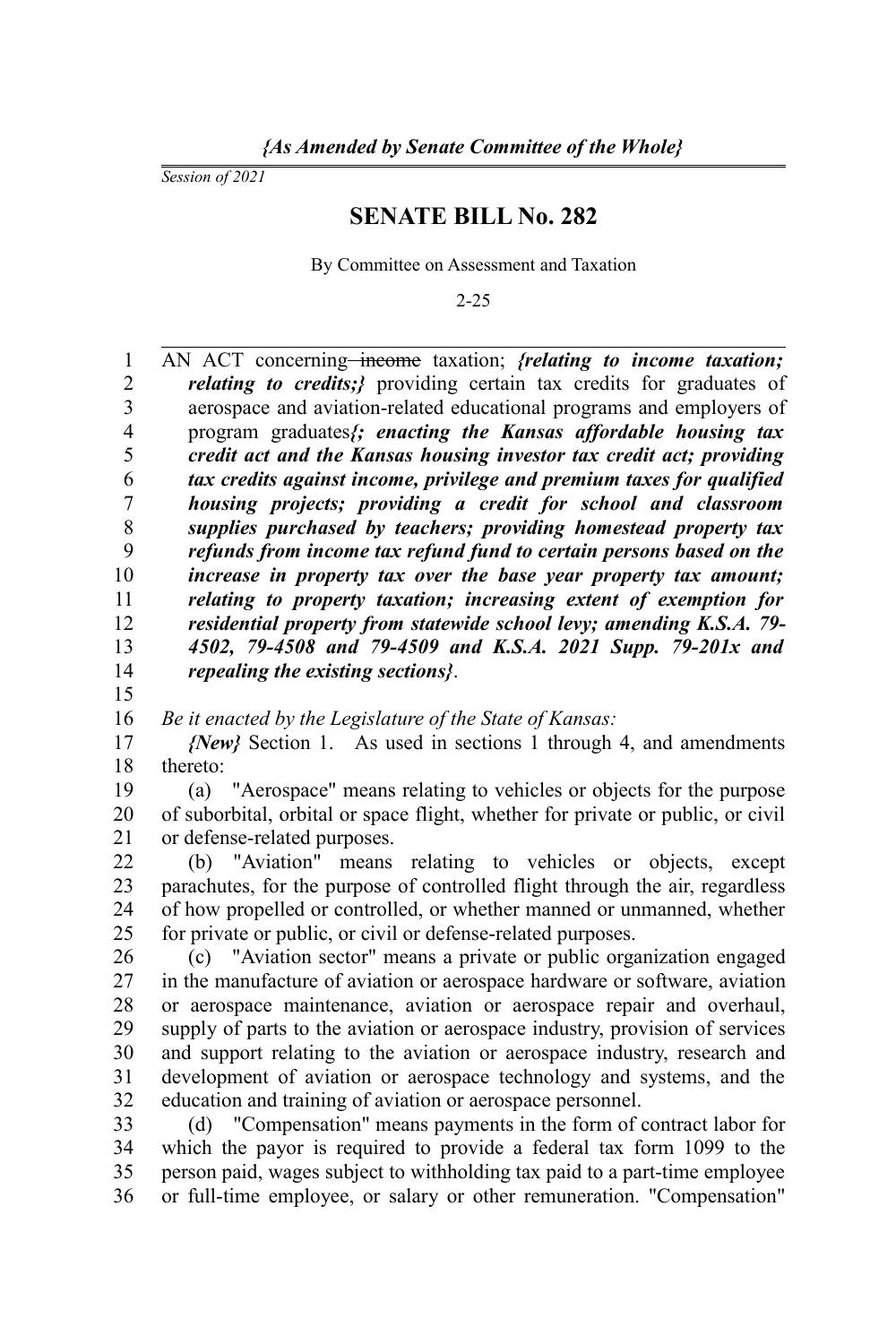does not include employer-provided retirement, medical or healthcare benefits, reimbursement for travel, meals, lodging or any other expense. 1 2

(e) "Institution" means a state educational institution, municipal university, institute of technology, community college or technical college, as those terms are defined in K.S.A. 74-3201b, and amendments thereto, or an educational institution, municipal university, institute of technology, community college or technical college within the meaning of those terms as defined in K.S.A. 74-3201b, and amendments thereto, but located in or established under the laws of another state or any other public or private college or university that is accredited by a regional accrediting body, the engineering accreditation commission of the accreditation board for engineering and technology (ABET) or the federal aviation administration. 3 4 5 6 7 8 9 10 11 12

(f) "Qualified employee" means any person newly employed on a full-time basis by or first contracting with a qualified employer on a fulltime basis on or after January 1, 2022  $\{2023\}$ , who has been awarded an undergraduate or graduate degree, or a technical degree or certificate from a qualified program by an institution. 13 14 15 16 17

(g) "Qualified employer" means a sole proprietorship, general partnership, limited partnership, limited liability company, corporation, other legally recognized business entity or public entity whose principal business activity involves the aviation sector. 18 19 20 21

(h) "Qualified program" means: (1) A program that has been accredited by the engineering accreditation commission of the accreditation board for engineering and technology (ABET), the federal aviation administration or a regional accrediting body and that awards an undergraduate or graduate degree; or (2) a program within the meaning of an associate of applied science degree program or career technical education program, within the meaning of those programs as defined in K.S.A. 74-32,407, and amendments thereto, whether a state or out-of-state program that results in the awarding of a degree or certificate that prepares the graduate for gainful employment with a qualified employer. 22 23 24 25 26 27 28 29 30 31

(i) "Tuition" means the amount paid for enrollment, program specific course fees and instruction in a qualified program that includes both amounts paid during participation in a qualified program or tuition debt upon completion of a qualified program. "Tuition" does not include the cost of books, fees, other than program specific course fees, or room and board. 32 33 34 35 36 37

*{New}* Sec. 2. (a) For taxable years beginning after December 31, 2021 *{2022}*, a taxpayer who is a qualified employer subject to the tax imposed under the provisions of the Kansas income tax act shall be allowed a credit against the tax for tuition reimbursed to a qualified employee. 38 39 40 41 42

(b) The credit may be claimed only if the qualified employee has 43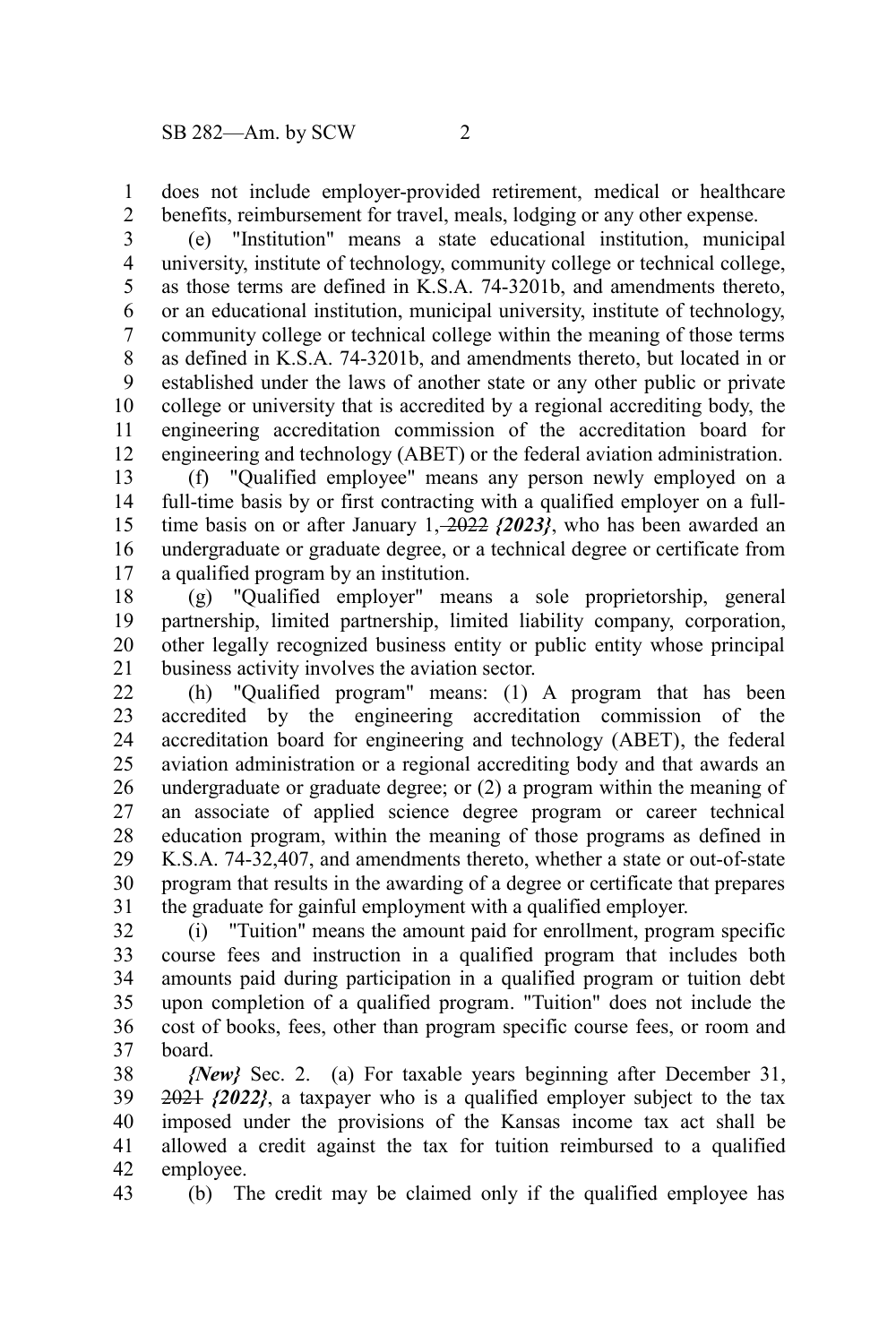been awarded an undergraduate or graduate degree, or technical degree or certificate from a qualified program within one year prior to or following the commencement of employment with a qualified employer and may be claimed each year thereafter that the qualified employee remains employed up to the fourth year of employment. 1 2 3 4 5

(c) The credit shall be in an amount equal to 50% of the tuition reimbursed during the taxable year for which the credit is claimed to a qualified employee, except that in no event shall the credit exceed 50% of the average annual amount paid by a qualified employee for enrollment and instruction in a qualified program, as determined by the secretary of revenue. 6 7 8 9 10 11

(d) The credit shall be applied against the taxpayer's income tax liability after all other credits allowed under the income tax act. The credit shall not be refundable and may not be carried forward. 12 13 14

*{New}* Sec. 3. (a) For taxable years beginning after December 31, 2021 *{2022}*, a taxpayer who is a qualified employer subject to the tax imposed under the provisions of the Kansas income tax act shall be allowed a credit against the tax for compensation paid during the taxable year to a qualified employee in the first through fifth consecutive years of employment. Except as otherwise provided, the credit shall be in an amount equal to 10% of the compensation paid. 15 16 17 18 19 20 21

(b) The credit shall not exceed \$15,000 annually for each qualified employee. 22 23

(c) The credit shall be applied against the taxpayer's income tax liability after all other credits allowed under the income tax act. The credit shall not be refundable and may not be carried forward. 24 25 26

(d) No credit shall be claimed for compensation paid to a qualified employee after the fifth year of employment of the qualified employee. 27 28

*{New}* Sec. 4. (a) For taxable years beginning after December 31, 2021 *{2022}*, a taxpayer who becomes a qualified employee during the taxable year shall be allowed a credit against the tax imposed under the provisions of the Kansas income tax act in an amount equal to \$5,000. The credit shall be deducted from the taxpayer's income tax liability for the taxable year in which the taxpayer is or has been a qualified employee and may be claimed each year the taxpayer achieves the status of a qualified employee for the four taxable years succeeding the taxable year in which the credit was first allowed. 29 30 31 32 33 34 35 36 37

(b) If the amount of the credit allowed a qualified employee is greater than the qualified employee's income tax liability for the taxable year in which the credit is allowed, the amount of the credit which exceeds the tax liability may be carried over for deduction from the qualified employee's income tax liability in the next succeeding taxable year or years, except that the tax credit may not be carried over for deduction after the fourth 38 39 40 41 42 43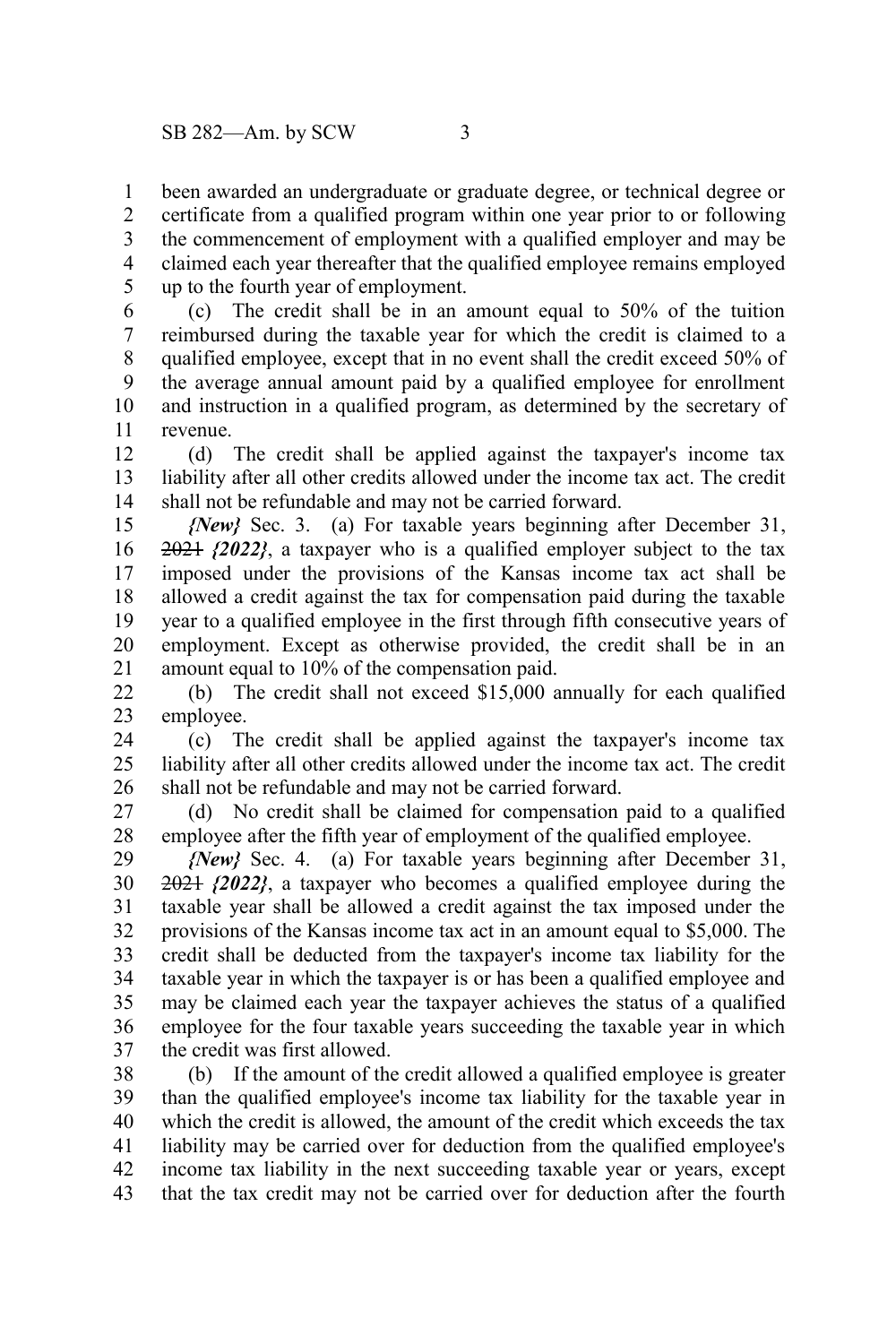taxable year succeeding the taxable year in which the credit was first allowed. 1 2

*{New}* Sec. 5. (a) The secretary of revenue may adopt rules and regulations necessary or convenient for the implementation and administration of sections 1 through 4, and amendments thereto. 3 4 5

(b) The secretary of revenue shall annually submit a written report to the house committee on appropriations and to the senate committee on ways and means beginning with the 2022 *{2023}* legislative session. The report shall contain information regarding the cost and effectiveness of the tax credit program described in sections 1 through 4, and amendments thereto. The secretary also may include in the report any recommendations for changes to law necessary to implement sections 1 through 4, and amendments thereto. 6 7 8 9 10 11 12 13

*{New}* Sec. 6. No new credits shall be issued or may be earned under the provisions of sections 1 through 4, and amendments thereto, after December 31, 2026 *{2027}*. 14 15 16

*{New Sec. 7. The provisions of sections 7 through 12, and amendments thereto, shall be known and may be cited as the Kansas affordable housing tax credit act.* 17 18 19

*New Sec. 8. As used in sections 7 through 12, and amendments thereto:* 20 21

*(a) "Act" means the provisions of sections 7 through 12, and amendments thereto;* 22 23

*(b) "allocation certificate" means a statement issued by the KHRC certifying that a given development is eligible for the credit and specifying the amount of the credit allowed;* 24 25 26

*(c) "credit" means the Kansas affordable housing tax credit allowed pursuant to this act;* 27 28

*(d) "credit period" means the credit period as defined in section 42(f)(1) of the federal internal revenue code;* 29 30

*(e) "director" means the director of taxation pursuant to K.S.A. 75- 5102, and amendments thereto;* 31 32

*(f) "federal tax credit" means the federal low-income housing tax credit provided by section 42 of the federal internal revenue code;* 33 34

*(g) "KHRC" means the Kansas housing resources corporation, a not-for-profit subsidiary of the Kansas development finance authority incorporated pursuant to K.S.A. 74-8904(v), and amendments thereto;* 35 36 37

*(h) "pass-through entity" means any: (1) Limited liability company; (2) limited partnership; or (3) limited liability partnership;* 38 39

*(i) "pass-through certification" means a certification provided to the director by any pass-through entity allocating a credit to its partners or members, certifying the amount of credit to be allocated to each partner or member of such pass-through entity;* 40 41 42 43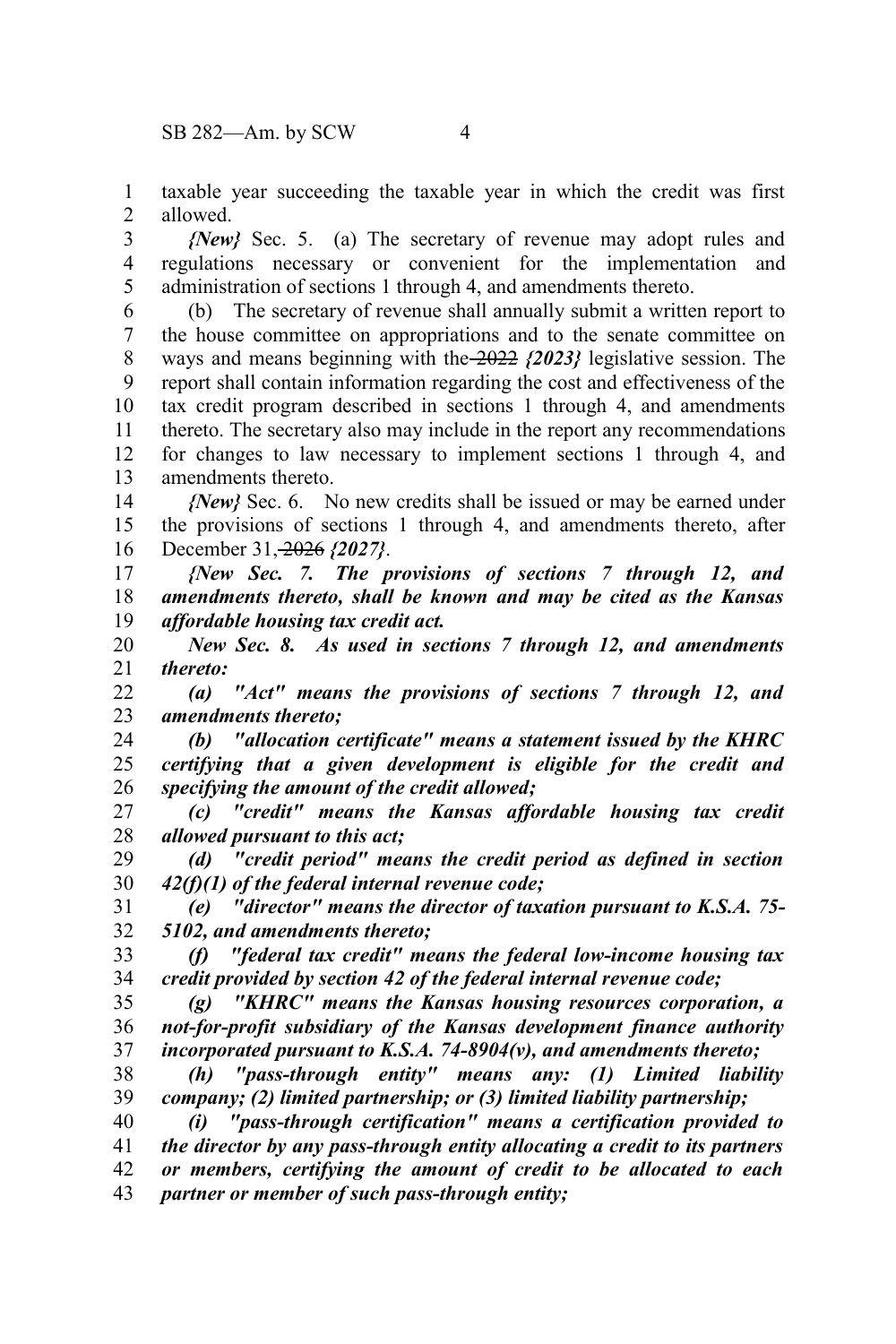*(j) "qualified allocation plan" means the qualified allocation plan adopted by the KHRC pursuant to section 42(m) of the federal internal revenue code;* 1 2 3

*(k) "qualified development" means a "qualified low-income housing project," as that term is defined in section 42 of the federal internal revenue code that is located in Kansas and is determined by the KHRC to be eligible for a federal tax credit whether or not a federal tax credit is allocated with respect to such qualified development; and* 4 5 6 7 8

*(l) "qualified taxpayer" means an individual, a person, firm, corporation, or other entity that owns an interest, direct or indirect, in a qualified development and is subject to the taxes imposed by the Kansas income tax act, the privilege taxes imposed pursuant to article 11 of chapter 79 of the Kansas Statutes Annotated, and amendments thereto, or the premium taxes imposed pursuant to K.S.A. 40-252, and amendments thereto.* 9 10 11 12 13 14 15

*New Sec. 9. (a) For all taxable years commencing after December 31, 2022, there shall be allowed a credit against the income tax liability imposed pursuant to the Kansas income tax act, the privilege tax liability imposed upon any national banking association, state bank, trust company or savings and loan association pursuant to article 11 of chapter 79 of the Kansas Statutes Annotated, and amendments thereto, or the premium tax liability imposed upon an insurance company pursuant to K.S.A. 40-252, and amendments thereto, for each qualified development for each year of the credit period, in an amount equal to the federal tax credit allocated or allowed by the KHRC to such qualified development, except that there shall be no reduction in the credit allowable in the first year of the credit period due to the calculation in section 42(f)(2) of the federal internal revenue code.* 16 17 18 19 20 21 22 23 24 25 26 27 28

*(b) The KHRC shall issue an allocation certificate to an owner of a qualified development to which a credit has been allocated. The KHRC shall issue an allocation certificate to the qualified development simultaneously with issuance of federal form 8609 with respect to the federal tax credits.* 29 30 31 32 33

*(c) All allocations shall be made pursuant to the qualified allocation plan.* 34 35

*(d) If an owner of a qualified development receiving an allocation of a credit is a pass-through entity, the owner may allocate the credit among its partners or members in any manner agreed to by such persons and, in the case of multiple tiers of pass-through entities, the credit may be so allocated through any number of pass-through entities in any manner agreed by the owners of such pass-through entities, none of which shall be considered a transfer. Any pass-through entity allocating a credit to its partners or members shall attach a pass-through* 36 37 38 39 40 41 42 43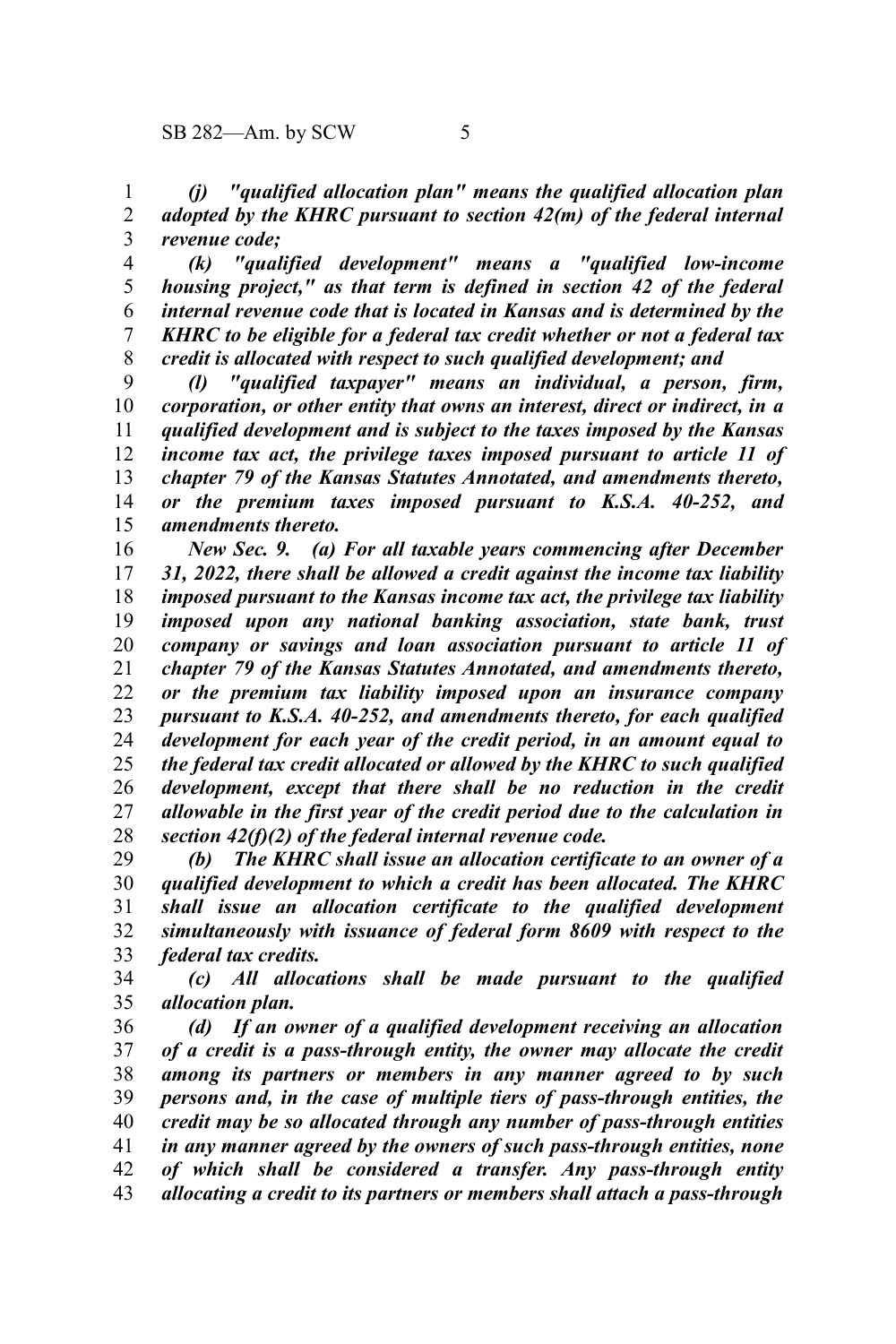*certification to its tax return annually. Each partner or member shall be allowed to claim or further allocate such amount subject to any restrictions set forth in this act.* 1 2 3

*(e) An owner of a qualified development to which a credit has been allocated and each qualified taxpayer to which such owner has allocated a portion of such credit, if any, shall file with their state income, privilege or premium tax return a copy of the allocation certificate issued by the KHRC with respect to such qualified development and a copy of any pass-through certification, as prescribed by the director.* 4 5 6 7 8 9

*(f) No credit shall be allocated pursuant to this act unless the qualified development is the subject of a recorded restrictive covenant requiring the development to be maintained and operated as a qualified development and is in accordance with the accessibility and adaptability requirements of the federal tax credits and title VIII of the civil rights act of 1968, as amended by the fair housing amendments act of 1988, for a period of 15 taxable years, or such longer period as may be agreed to between the KHRC and the owner of the qualified development, beginning with the first taxable year of the credit period.* 10 11 12 13 14 15 16 17 18

*(g) The allocated credit amount may be taken against the income, privilege or premium taxes imposed for each taxable year of the credit period. Any amount of credit that exceeds the income, privilege or premium tax liability of a qualified taxpayer for a taxable year may be carried forward as a credit against subsequent years' tax liability up to 11 tax years following the tax year in which the allocation was made and shall be applied first to the earliest years possible. Any amount of the credit that is not used shall not be refunded to the taxpayer.* 19 20 21 22 23 24 25 26

*(h) Unless otherwise provided in this act or the context or law requires otherwise, the KHRC shall determine eligibility for a credit and allocate credits in accordance with the standards and requirements set forth in section 42 of the federal internal revenue code. Any combination of federal tax credits and credits allowed pursuant to this act shall be the least amount necessary to ensure the financial feasibility of a qualified development.* 27 28 29 30 31 32 33

*New Sec. 10. If, under section 42 of the federal internal revenue code, a portion of any federal tax credit taken on a qualified development is required to be recaptured or is otherwise disallowed during the credit period, the qualified taxpayer that claimed the credit pursuant to this act with respect to such qualified development shall also be required to recapture a portion of any credits authorized by this act. The percentage of credits subject to recapture shall be equal to the percentage of federal tax credits subject to recapture or otherwise disallowed during such period. Any credits recaptured or disallowed shall increase the tax liability of the qualified taxpayer who claimed the* 34 35 36 37 38 39 40 41 42 43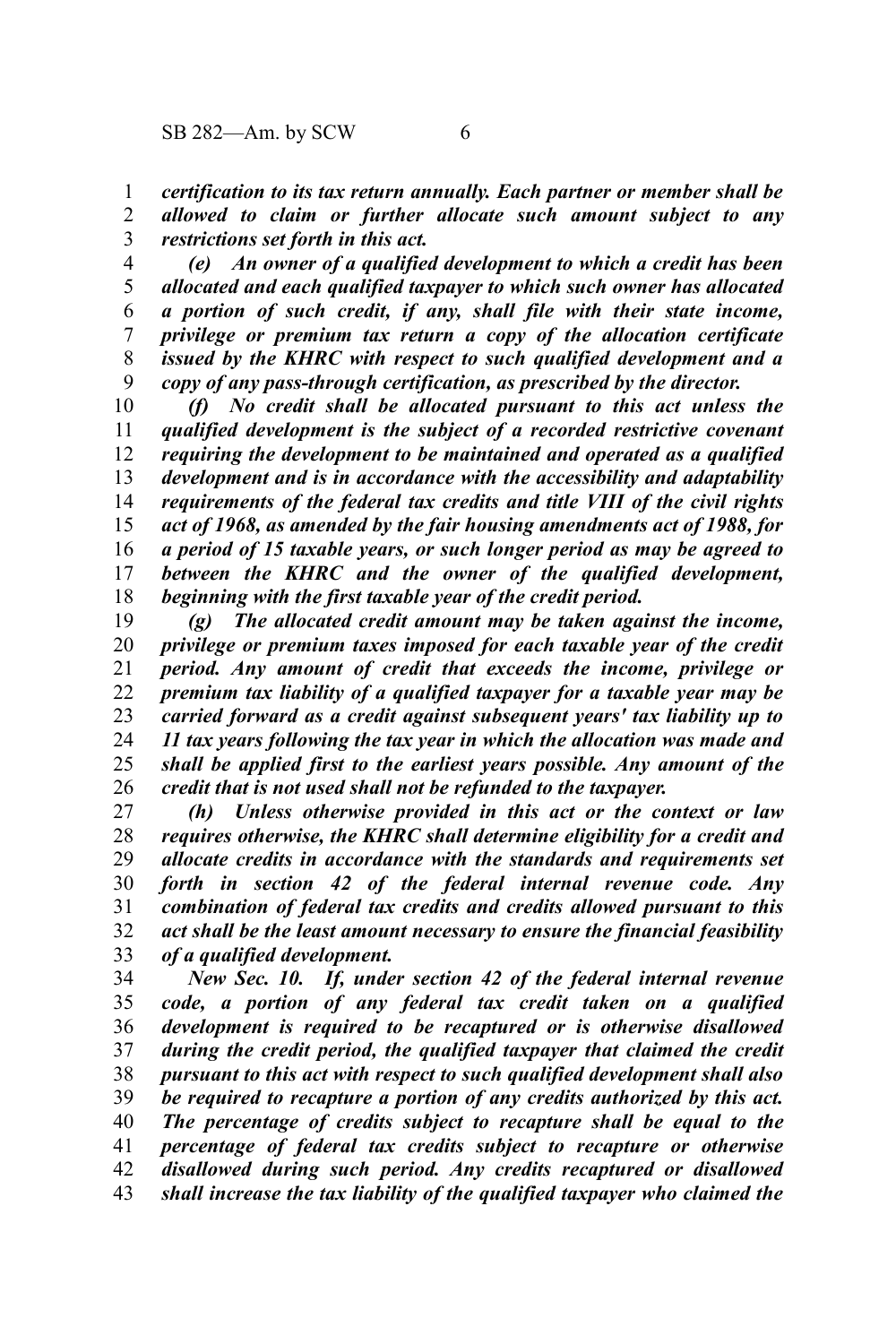*credits and shall be included on the tax return of the qualified taxpayer* 1

*submitted for the taxable year in which the recapture or disallowance event is identified.* 2 3

*New Sec. 11. The KHRC and the director, in consultation with each other, shall promulgate rules and regulations necessary for their respective administration of this act.* 4 5 6

*New Sec. 12. (a) The KHRC, in consultation with the director, shall monitor and oversee compliance with the provisions of this act and shall report specific occurrences of noncompliance to the director.* 7 8 9

*(b) For each allocation year, the KHRC shall submit a written report to the legislature on or before December 31 of each year and make such report available to the public. The report shall:* 10 11 12

*(1) Specify the number of qualified developments that have been allocated credits during the allocation year and the total number of units supported by each development;* 13 14 15

*(2) describe each qualified development that has been allocated credits including, without limitation, the geographic location of the development, the household type and any specific demographic information available about residents intended to be served by the development, the income levels intended to be served by the development, and the rents or set-asides authorized for each development; and* 16 17 18 19 20 21

*(3) provide housing market and demographic information that demonstrates how the qualified developments supported by the credits are addressing the need for affordable housing within the communities they are intended to serve as well as information about any remaining disparities in the affordability of housing within those communities.* 22 23 24 25 26

*New Sec. 13. (a) The purpose of the Kansas housing investor tax credit act is to bring housing investment dollars to communities that lack adequate housing. Development of suitable residential housing will complement economic development of rural and urban areas that lack adequate housing resources and enable such communities to attract businesses, employees and new residents.* 27 28 29 30 31 32

*(b) Sections 13 through 18, and amendments thereto, shall be known and may be cited as the Kansas housing investor tax credit act.* 33 34

*New Sec. 14. As used in the Kansas housing investor tax credit act, sections 13 through 18, and amendments thereto:* 35 36

37

*(a) "Act" means the Kansas housing investor tax credit act;*

*(b) "cash investment" means, as approved by the director, money or money equivalent in consideration for qualified securities;* 38 39

*(c) "city" means any city incorporated in accordance with Kansas law with a population of less than 70,000, as certified to the secretary of state by the division of the budget on the previous July 1 in accordance with K.S.A. 11-201, and amendments thereto;* 40 41 42 43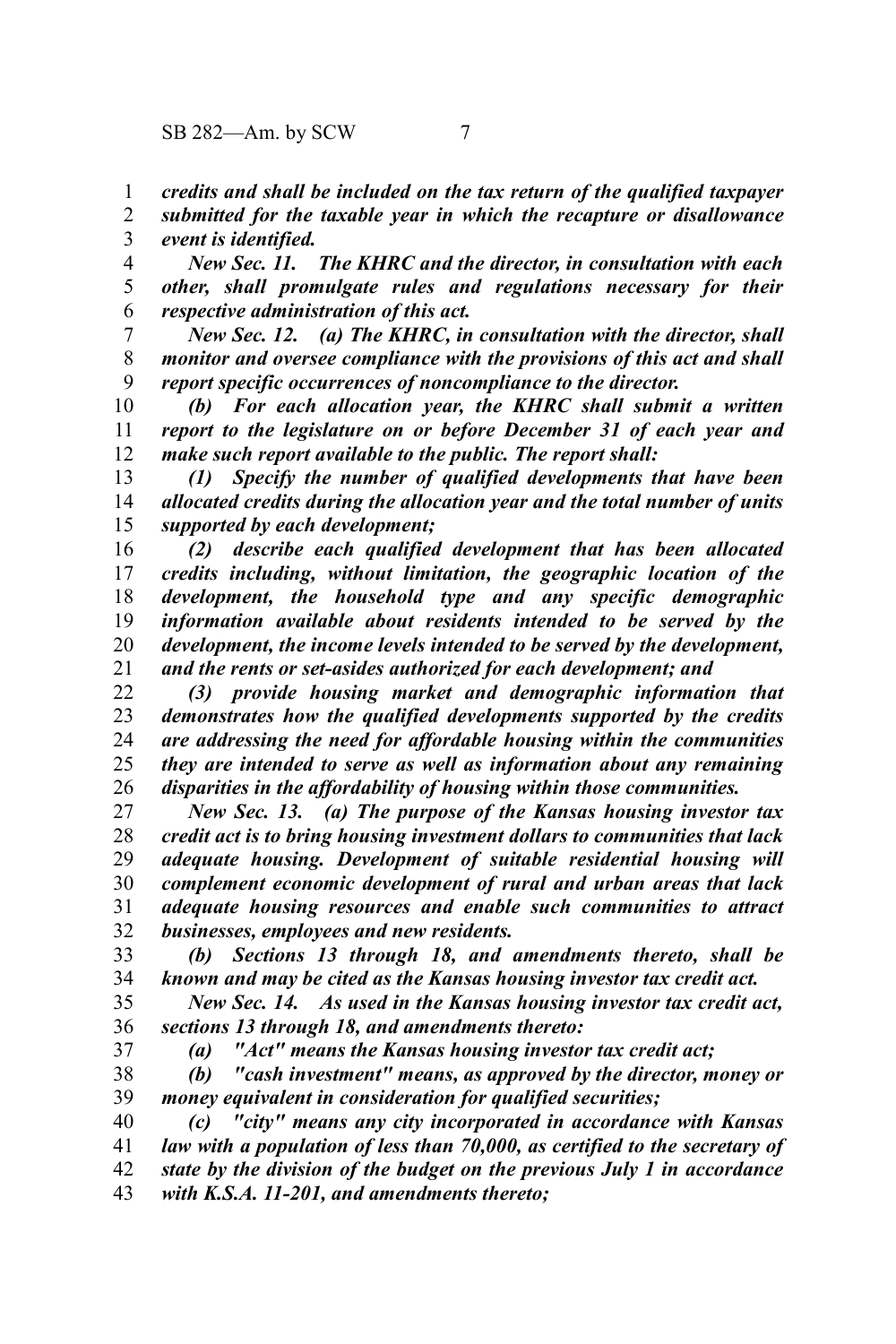*(d) "corporation" means the Kansas housing resources corporation;* 1 2

*(e) "county" means any county organized in accordance with K.S.A. 18-101 et seq., and amendments thereto, with a population of less than 75,000, as certified to the secretary of state by the division of the budget on the previous July 1 in accordance with K.S.A. 11-201, and amendments thereto;* 3 4 5 6 7

*(f) "director" means the director of housing of the Kansas development finance authority;* 8 9

*(g) "Kansas investor" means an individual who is a resident of Kansas or any business entity domiciled in Kansas, or any corporation, even if a wholly owned subsidiary of a foreign corporation, that does business primarily in Kansas or conducts substantially all of its business activities in Kansas, or a bank or other financial institution or association chartered or incorporated under the laws of Kansas that does business primarily in Kansas or conducts substantially all of its business activities in Kansas;* 10 11 12 13 14 15 16 17

*(h) "manufactured home" means a "manufactured home" as defined in K.S.A. 58-4202, and amendments thereto, that is installed on a permanent foundation. The permanent foundation shall be of a type not removable intact from the site, constructed of durable materials such as concrete, mortared masonry or treated wood, site built and shall have attachment points to anchor and stabilize the manufactured home to transfer all loads to the underlying soil or rock;* 18 19 20 21 22 23 24

*(i) "modular home" means a "modular home" as defined in K.S.A. 58-4202, and amendments thereto, that is installed on a permanent foundation. The permanent foundation shall include a basement or crawl space;* 25 26 27 28

*(j) "qualified housing project" means a project within a city or county for the construction of single-family residential dwellings, including, but not limited to, manufactured housing or modular housing, or multi-family residential dwellings or buildings, that is eligible for designation by the director as a project for the purposes of the tax credit allowed under this act. "Qualified housing project" does not include a project eligible for income or other tax credits designated for low-income housing under state or federal law, including, but not limited to, the low income housing tax credit pursuant to 26 U.S.C. § 42, or a project participating in tenant-based or project-based programs pursuant to section 8 of the United States housing act of 1937, 42 U.S.C. § 1437f;* 29 30 31 32 33 34 35 36 37 38 39 40

 *(k) "qualified investor" means an investor that has made a cash investment in a qualified housing project and is eligible for a tax credit under this act. A "qualified investor" includes a natural person, a* 41 42 43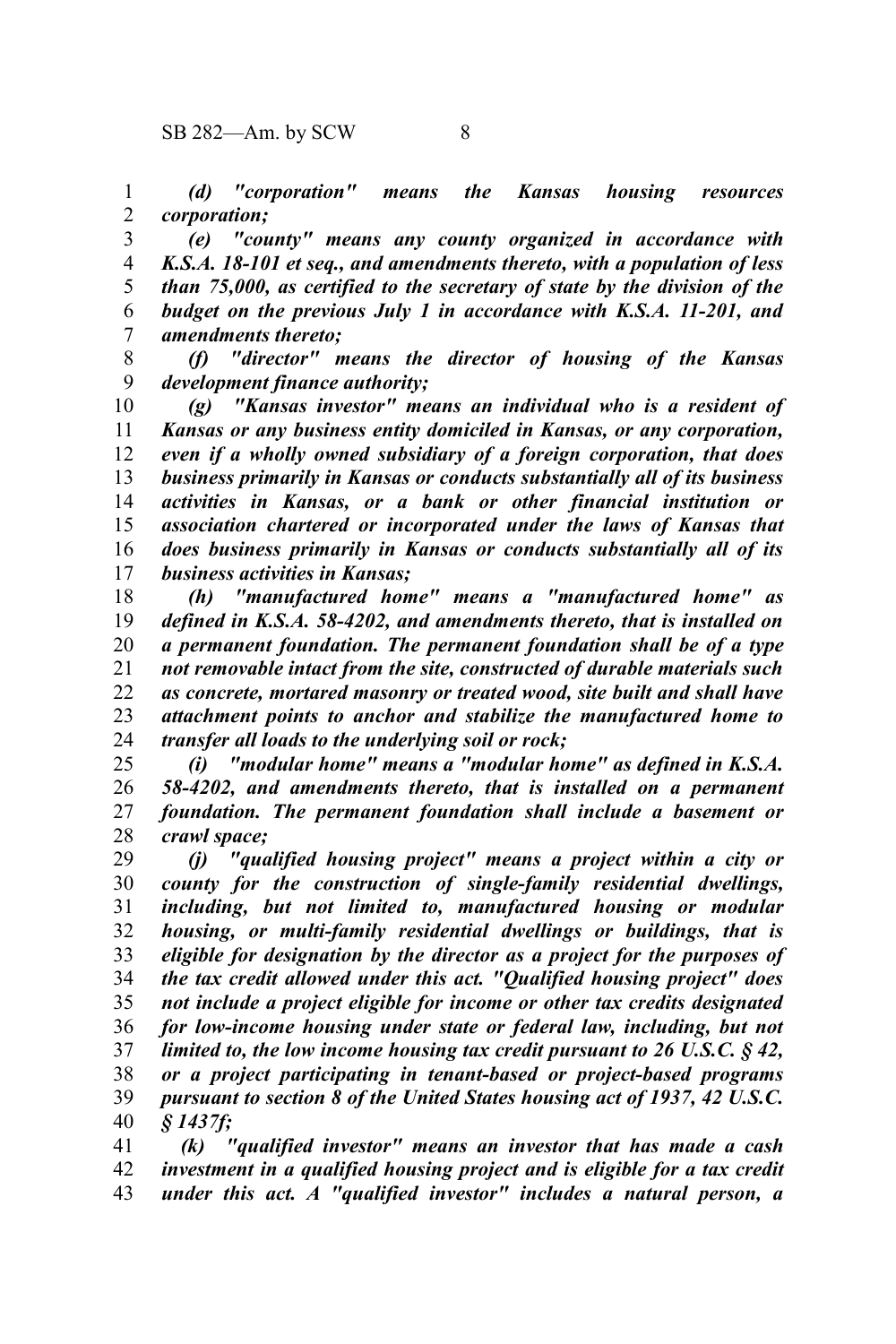38

*business or a bank or other financial institution or association and the project builder or developer; and* 1 2

*(l) "qualified securities" means a cash investment through any form or combination of forms of financial assistance, including equity or debt instruments or bank or financial institution or association loans pursuant to rules and regulations adopted by the director, and that with respect to any investment made for the purpose of receiving a tax credit under this act have been approved in form and substance by the director.* 3 4 5 6 7 8

*New Sec. 15. (a) There is hereby established the Kansas housing investor tax credit program within the Kansas housing resources corporation, to be administered by the director of housing. The purpose of tax credits issued under the Kansas housing investor tax credit program is to facilitate investment in suitable housing that will support the growth of communities that lack adequate housing by attracting new employees, residents and families and will support the development and expansion of businesses that are job and wealth creating enterprises.* 9 10 11 12 13 14 15 16

*(b) To achieve this purpose and to optimize the use of the limited resources of the state, the director is authorized to issue tax credits for qualified housing projects to qualified investors who make cash investments in such qualified housing projects and to project builders and developers. Such tax credits shall be issued for those qualified housing projects that, as determined by the director, are most likely to provide the greatest economic benefit to and best meet the needs of the community lacking adequate housing where the project is located. In issuing tax credits, the director shall give priority to Kansas investors.* 17 18 19 20 21 22 23 24 25

*(c) To be designated as a qualified housing project, the project builder or developer shall apply to the director. Such application shall be in a form and substance as required by the director and shall include:* 26 27 28

*(1) The name and address of the project builder or developer and names of all principals or management;* 29 30

*(2) if the project builder or developer is seeking tax credits for such builder's or developer's cash investment in the project, information as required by the director for consideration of the request;* 31 32 33

*(3) a project plan, including a description of the project, timeline, housing to be constructed, intended market, costs and anticipated pricing for the housing and any other information that may be required by the director;* 34 35 36 37

*(4) a statement of the potential economic impact of the project;*

*(5) a description of all financing for the project, the amount of any tax credits requested and the earliest year in which the tax credits may be claimed;* 39 40 41

*(6) a statement of the amount, timing and projected use of the proceeds to be raised from qualified investors;* 42 43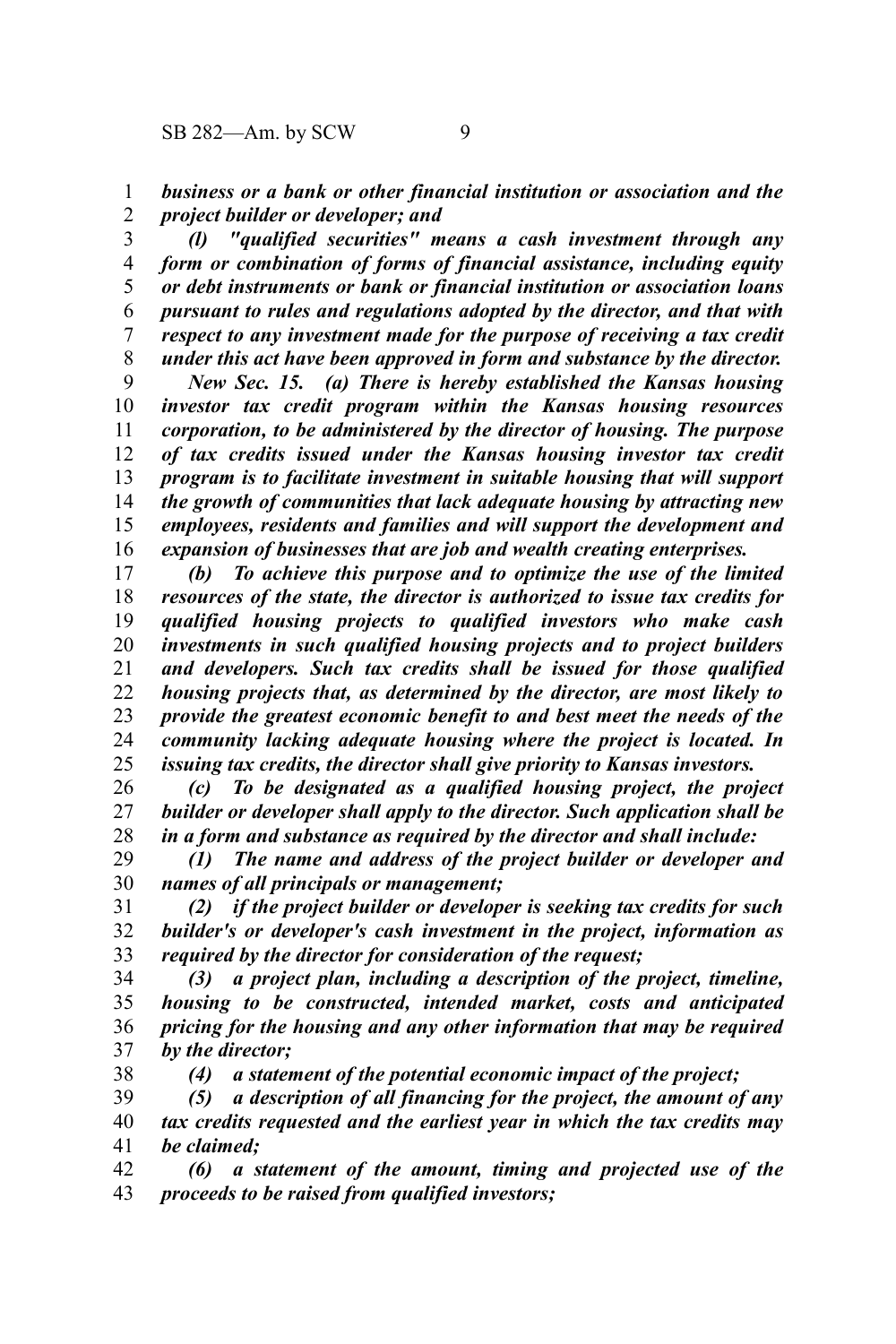*(7) the names, addresses and taxpayer identification numbers of all investors who may qualify for the tax credit. Such list of investors who may qualify for the tax credit shall be amended as any information on the list shall change; and* 1 2 3 4

5

*(8) such additional information as the director may require.*

*(d) In determining whether to designate a project as a qualified housing project, the director shall consider whether the project:* 6 7

*(1) Has the support of the community and the governing body of the city or county where such project is located;* 8 9

*(2) will enhance the ability of the community that lacks adequate housing to attract new businesses or expand existing business by providing suitable housing directly for employees or make such housing significantly more available, or will meet other significant housing needs of the community making the community attractive to new or expanding businesses or their employees, as determined by the director;* 10 11 12 13 14 15

*(3) has the financial support, management, planning and market to be successful;* 16 17

*(4) has an analysis or survey of the housing needs of the community provided by the project builder or developer or the governing body of the city or county where the project is located that, in the director's judgment, supports proceeding with the proposed project for the purposes of this act;* 18 19 20 21 22

*(5) has met all other requirements of this act to the satisfaction of the director; and* 23 24

*(6) has met such other requirements of the director as adopted in rules and regulations.* 25 26

*(e) If the director approves the application, the director shall enter into an agreement with the project builder or developer for the project prior to issuing any tax credits for the project. The agreement shall set forth the amount of tax credits to be issued for the project, the requirements for a cash investment and the issuance of tax credits. If the project builder or developer has been approved by the director for tax credits for the project builder's or developer's cash investment in the project, the agreement shall set forth the amount of credits so approved and the amount of credits remaining for issuance to other qualified investors. Such agreement shall require, as a condition of the issuance of tax credits, binding commitments by the project builder or developer to the corporation for:* 27 28 29 30 31 32 33 34 35 36 37 38

*(1) The reporting of progress and financial data, including investor information. The project builder or developer shall have the obligation to notify the director in a timely manner of any changes in the qualifications of the project or in the eligibility of investors to claim a tax credit;* 39 40 41 42 43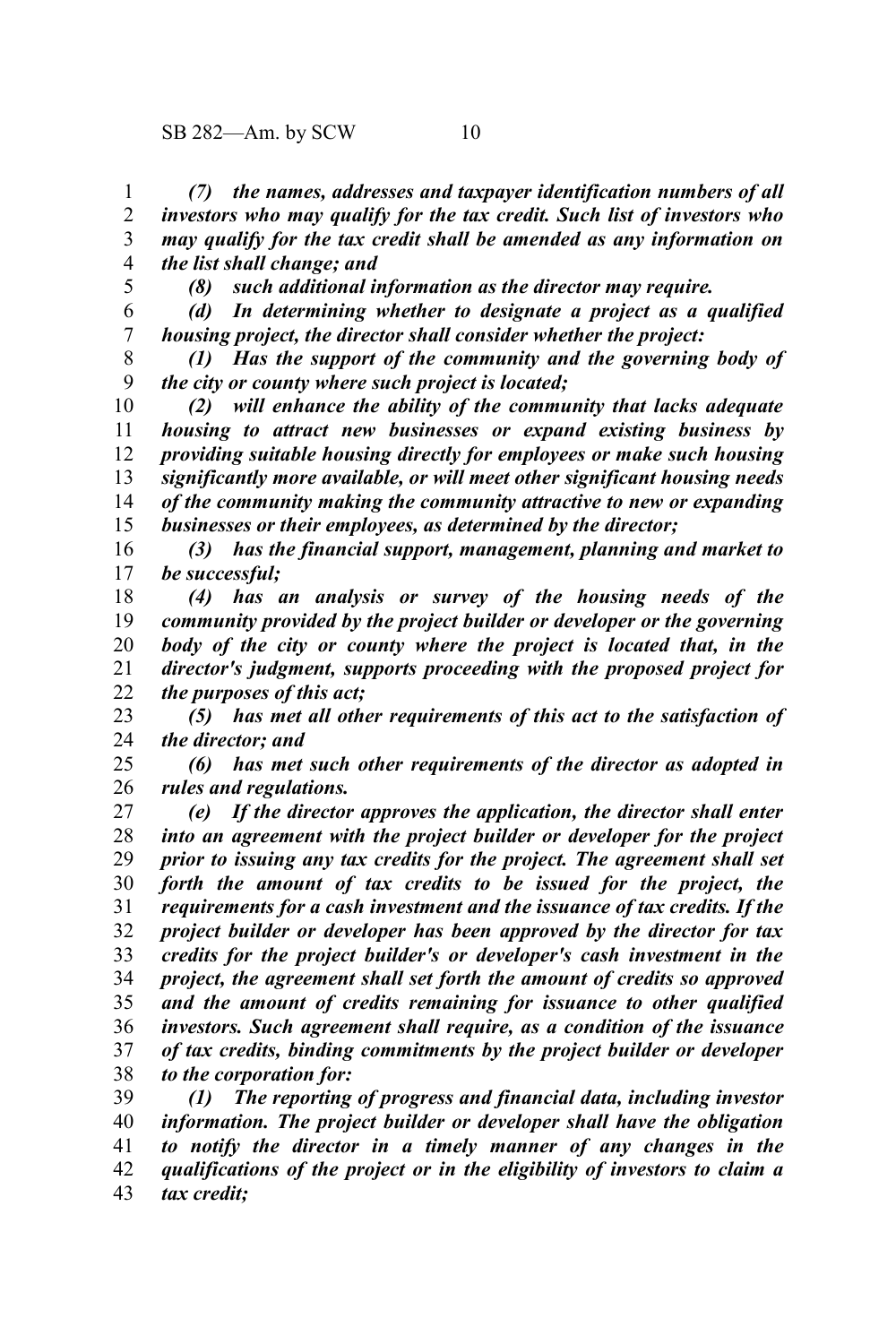*(2) the right of access to the project and to the financial records of the project builder or developer;* 1 2

*(3) the provision of information for purposes of the economic development incentive program information database pursuant to K.S.A. 2021 Supp. 74-50,226, and amendments thereto;* 3 4 5

*(4) the repayment requirements upon loss of designation pursuant to section 17, and amendments thereto; and* 6 7

8

*(5) any additional terms and conditions required by the director.*

*(f) To be eligible to receive tax credits, a qualified investor shall make a cash investment in the project in accordance with the agreement required by subsection (e). Each project builder or developer of a designated qualified housing project shall promptly report to the corporation the following information at the time such information becomes known to the builder or developer:* 9 10 11 12 13 14

*(1) The name, address and taxpayer identification number of each qualified investor who has made a cash investment in qualified securities in the project and has received tax credits for this investment during the preceding year and all other preceding years;* 15 16 17 18

*(2) the amounts of the cash investments by each qualified investor and a description of the qualified securities issued in consideration of such cash investments;* 19 20 21

*(3) the name, address and taxpayer identification number of each person to whom tax credits have been transferred by the original qualified investor; and* 22 23 24

*(4) any additional information as the director may require when requested.* 25 26

*(g) Any violation of the reporting requirements set forth in this section shall be grounds for loss of the designation as a qualified housing project, as provided by section 17, and amendments thereto.* 27 28 29

*(h) The reasonable costs of the administration of this act, the review of applications for certification as qualified housing projects and the issuance of tax credits to qualified housing projects as authorized by this act may be reimbursed in total or in part through fees paid by the qualified project, qualified investors or transferees of investors, according to a reasonable fee schedule adopted by the director.* 30 31 32 33 34 35

*(i) The state of Kansas shall not be held liable for any damages to any qualified investor that makes an investment in a qualified housing project.* 36 37 38

*(j) The director shall provide information regarding qualified housing projects and qualified investors to the secretary of revenue.* 39 40

*(k) The director shall adopt rules and regulations as necessary to implement the provisions of this act.* 41 42

*New Sec. 16. (a) (1) For tax year 2022 and all tax years thereafter,* 43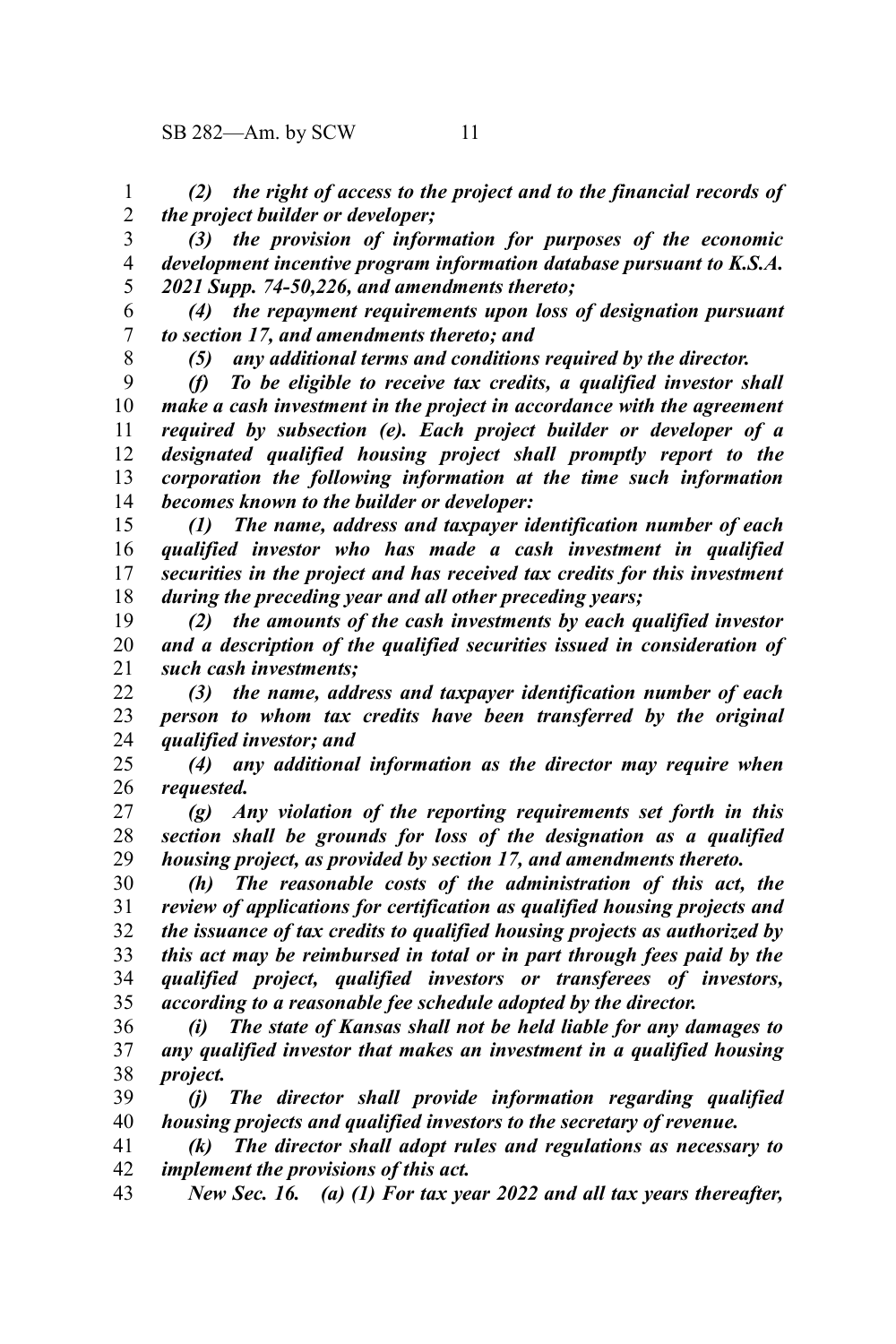*a credit against the income tax liability imposed pursuant to the Kansas* 1

*income tax act, the privilege tax liability imposed upon any national banking association, state bank, trust company or savings and loan association pursuant to article 11 of chapter 79 of the Kansas Statutes Annotated, and amendments thereto, or the premium tax liability imposed upon an insurance company pursuant to K.S.A. 40-252, and amendments thereto, shall be allowed to:* 2 3 4 5 6 7

*(A) A qualified investor for a cash investment in a qualified housing project that has been approved and issued a tax credit by the director. The tax credit may be claimed in its entirety in the taxable year the cash investment is made; and* 8 9 10 11

*(B) a project builder or developer of a qualified housing project that has been approved and issued a tax credit by the director.* 12 13

*(2) To claim such tax credit, the qualified investor or project builder or developer shall provide all information or documentation in the form and manner required by the secretary of revenue. If the amount of the credit exceeds the taxpayer's tax liability in any one taxable year, the remaining portion of the credit may be carried forward in the succeeding taxable years until the total amount of the credit is used, except that no credit may be claimed after four taxable years next succeeding the taxable year that such credit was issued, and any remaining credit shall be forfeited.* 14 15 16 17 18 19 20 21 22

*(b) (1) Tax credits may be issued by the director for a qualified housing project as follows:* 23 24

*(A) For qualified housing projects located in a county with a population of not more than 8,000, in an amount not to exceed \$35,000 per residential unit;* 25 26 27

*(B) for qualified housing projects located in a county with a population of more than 8,000 but not more than 25,000, in an amount not to exceed \$32,000 per residential unit; and* 28 29 30

*(C) for all other qualified housing projects, in an amount not to exceed \$30,000.* 31 32

*(2) A qualified housing project shall be limited to a total of 40 such residential units per year for both single-family and multi-family dwellings.* 33 34 35

*(3) Tax credits may be issued to a qualified investor in the amount of a cash investment of up to the total amount that may be issued by the director under this subsection for the qualified housing project, or as provided in the agreement required by section 15, and amendments thereto. Project builders or developers may apply to the director each year for tax credits for additional units or phases of a project. Qualified investors may be issued tax credits for cash investments in multiple qualified housing projects. Project builders or developers may apply and* 36 37 38 39 40 41 42 43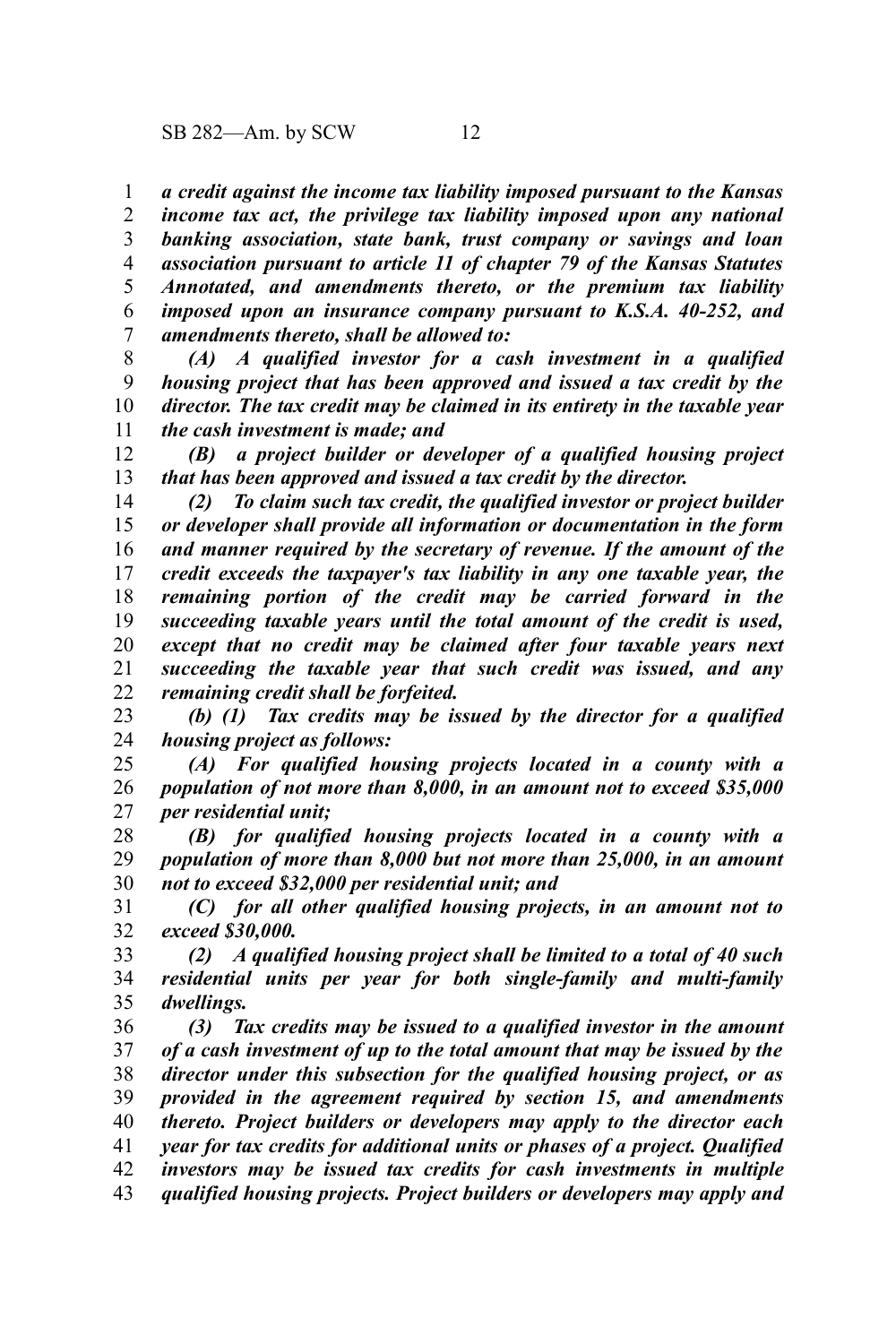*be approved for multiple qualified housing projects in the same tax year.* 1

*(4) The aggregate amount of tax credits that may be issued under this section shall not exceed \$18,000,000 each tax year, except that if the director issues an aggregate amount of tax credits in one tax year that is less than \$18,000,000, then the director may carry forward the difference and issue such amount of tax credits in the immediately succeeding tax year in addition to the statutory amount that may be issued under this section. Of the aggregate amount of tax credits issued in one tax year, the director shall allocate:* 2 3 4 5 6 7 8 9

*(A) Not less than \$2,000,000 in tax credits for qualified housing projects located in counties with a population of not more than 8,000; and* 10 11 12

*(B) not less than \$2,000,000 in tax credits for qualified housing projects located in counties with a population of more than 8,000 but not more than 25,000.* 13 14 15

*(c) A cash investment in a qualified housing project shall be deemed to have been made on the date of acquisition of the qualified security, as such date is determined by the director.* 16 17 18

*(d) Any qualified investor without a current tax liability at the time of the investment in a qualified housing project that does not reasonably believe such investor will owe any such tax for the current taxable year and who receives a tax credit pursuant to this section shall be deemed to acquire an interest in the nature of a transferable credit limited to the amount of the credit issued to the qualified investor by the director. This interest may be transferred to any person whether or not such person is then a qualified investor and be claimed by the transferee as a credit against the transferee's Kansas tax liability in the same manner as the transfer or beginning in the year the credit is transferred. The credit may be carried forward as permitted by subsection (a). No person shall be entitled to a refund for any interest on such tax credit that may be created under this section. Only the full amount of the tax credit for any one qualified housing project investment may be transferred and may only be transferred one time. A credit acquired by transfer shall be subject to the limitations prescribed in this section. Documentation of any credit acquired by transfer shall be provided by the taxpayer claiming such credit in the manner required by the secretary of revenue. The qualified investor transferring such credit shall provide the director and the secretary of revenue with the name, address and taxpayer identification number of each person to whom tax credits have been transferred and such other information as may be required by the director or the secretary of revenue.* 19 20 21 22 23 24 25 26 27 28 29 30 31 32 33 34 35 36 37 38 39 40 41

*(e) The secretary of revenue may adopt rules and regulations as necessary to implement and administer the provisions of this act.* 42 43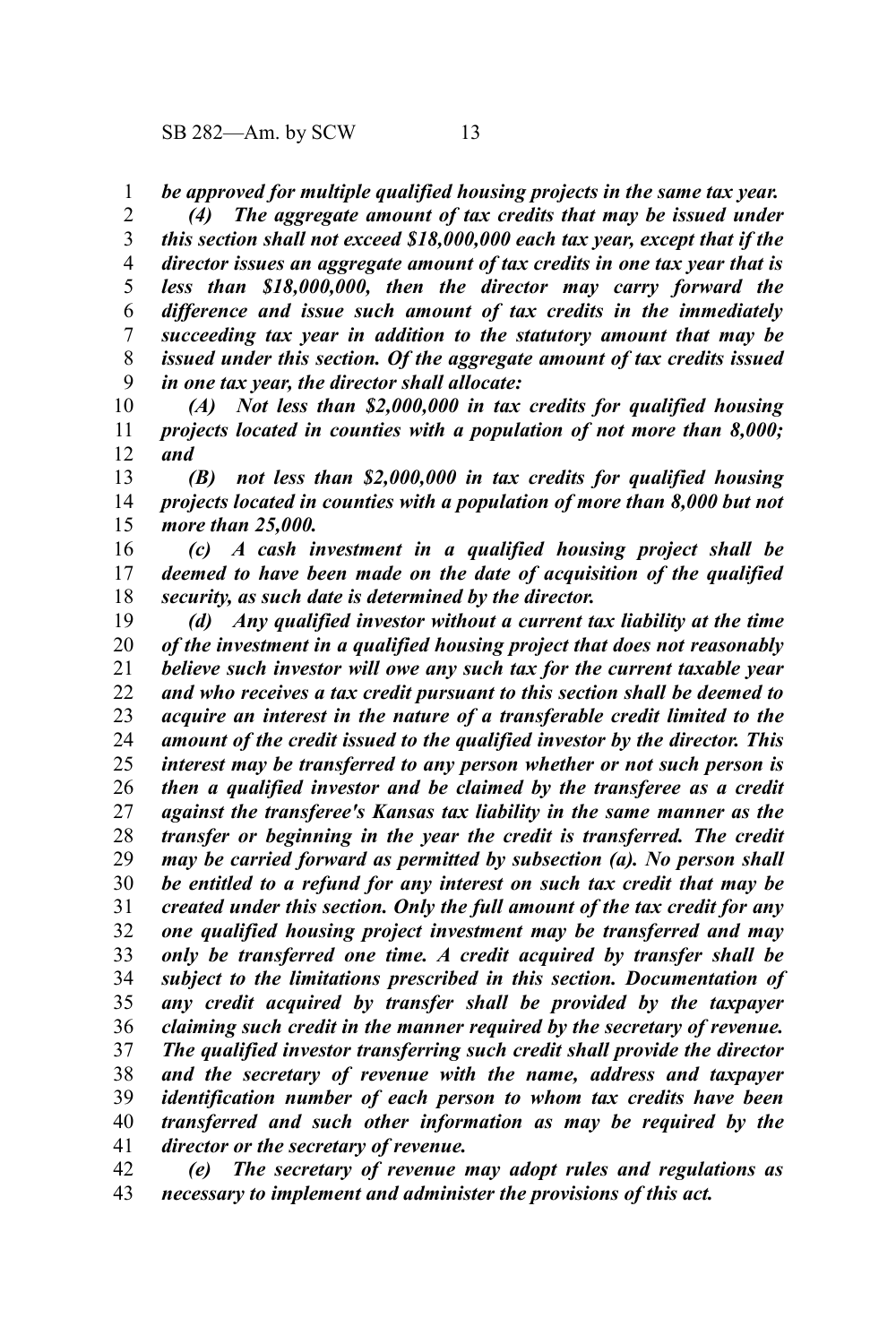*New Sec. 17. (a) If the director determines that a project is not in substantial compliance with the requirements of this act or the agreement executed pursuant to section 15, and amendments thereto, the director shall inform the project builder or developer of the project in writing that the project will lose designation as a qualified housing project in 120 days from the date of mailing of the notice unless such builder or developer corrects the deficiencies and becomes compliant with with the requirements for designation.* 1 2 3 4 5 6 7 8

*(b) At the end of such 120-day period, if the project is still not in substantial compliance, the director shall send a notice of loss of designation to the project builder or developer, the secretary of revenue and all known qualified investors in the project. Loss of designation of a qualified housing project shall preclude the issuance of any additional tax credits with respect to the project, and the director shall not approve any subsequent application for such project as a qualified housing project. Upon loss of the designation as a qualified housing project, the project builder or developer shall repay any tax credits such taxpayer has claimed.* 9 10 11 12 13 14 15 16 17 18

*(c) Qualified investors other than the project builder or developer who have lawfully made a cash investment in a qualified housing project approved by the director shall not have tax credits disallowed solely due to the project losing its designation as a qualified housing project under this act.* 19 20 21 22 23

*New Sec. 18. (a) On or before January 31, 2023, and on or before January 31 of each year thereafter, the director shall transmit a report annually to the governor, the standing committee on commerce of the senate and the standing committee on commerce, labor and economic development of the house of representatives. Such report shall be based upon information received from each qualified housing project for which tax credits have been issued during the preceding year and shall describe the following:* 24 25 26 27 28 29 30 31

*(1) The manner in which the purpose, as described in this act, has been carried out;* 32 33

*(2) the total cash investments made for qualified securities in qualified housing projects during the preceding year and cumulatively since the enactment of this act;* 34 35 36

*(3) an estimate of jobs facilitated by housing developed through such investments; and* 37 38

*(4) an estimate of the multiplier effect on the Kansas economy of the investments. The amount of tax credits claimed in the previous fiscal year; a general description of the investors that benefited from the tax credits; and any aggregate job creation or capital investment in Kansas that resulted from the tax credits for a period of five years beginning* 39 40 41 42 43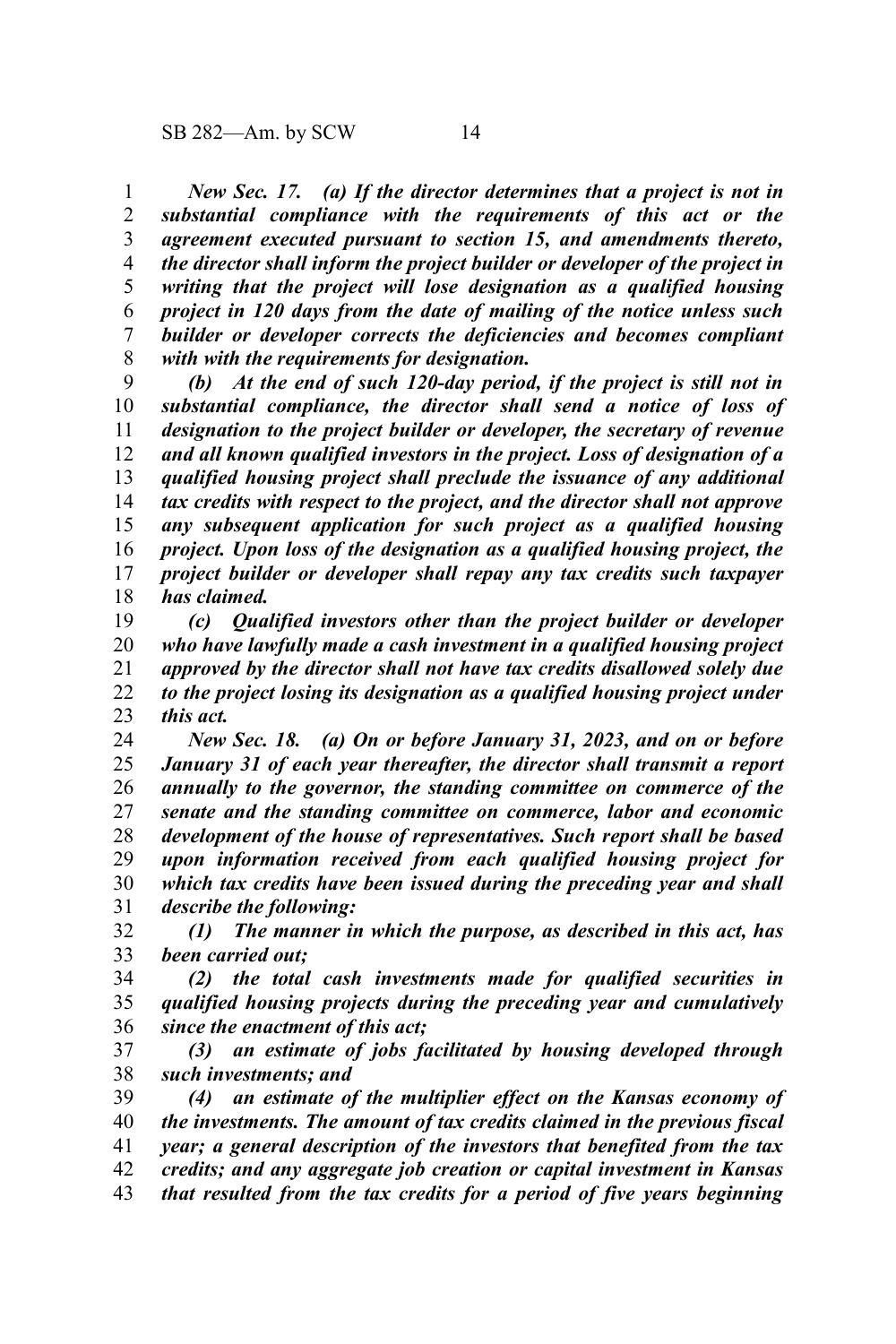*from the date on which the tax credits were issued.* 1

*(b) The director shall conduct an annual review of the activities undertaken pursuant to this act to ensure that tax credits issued pursuant to this act are issued in compliance with the provisions of this act and rules and regulations adopted by the director.* 2 3 4 5

*New Sec. 19. For tax year 2022, and all tax years thereafter, there shall be allowed a credit against the tax liability of a qualified taxpayer imposed under the Kansas income tax act in an amount equal to the expenditures made by the taxpayer for school and classroom supplies during the taxable year. The amount of the credit allowed each taxable year under this section shall not exceed \$250. As used in this section, a "qualified taxpayer" means an individual who is a Kansas resident and is employed as a public or private school teacher.* 6 7 8 9 10 11 12 13

*New Sec. 20. (a) For tax year 2022, and all tax years thereafter, the amount of any claim pursuant to this section shall be computed by deducting the claimant's base year ad valorem tax amount for the homestead from the claimant's homestead ad valorem tax amount for the tax year for which the refund is sought.* 14 15 16 17 18

19

*(b) As used in this section:*

*(1) "Base year" means the year in which an individual becomes an eligible claimant and who is also eligible for a claim for refund pursuant to this section. For any individual who would otherwise be an eligible claimant prior to 2021, such base year shall be deemed to be 2021 for the purposes of this act. In the event an individual is no longer an eligible claimant under this section, the individual shall establish a new base year in the year that the individual becomes an eligible claimant.* 20 21 22 23 24 25 26

*(2) "Claimant" means a person who has filed a claim under the provisions of this act and was, during the entire calendar year preceding the year in which such claim was filed for refund under this act, except as provided in K.S.A. 79-4503, and amendments thereto, both domiciled in this state and was: (A) A person who is 65 years of age or older; or (B) a disabled veteran. The surviving spouse of a person 65 years of age or older or a disabled veteran who was receiving benefits pursuant to this section at the time of the claimant's death shall be eligible to continue to receive benefits until such time the surviving spouse remarries.* 27 28 29 30 31 32 33 34 35

*(c) A claimant shall only be eligible for a claim for refund under this section if the claimant's household income for the year in which the claim is filed is \$50,000 or less. In the case of all tax years commencing after December 31, 2022, the upper limit household income threshold amount prescribed in this subsection shall be increased by an amount equal to such threshold amount multiplied by the cost-of-living adjustment determined under section 1(f)(3) of the federal internal revenue code for the calendar year in which the taxable year* 36 37 38 39 40 41 42 43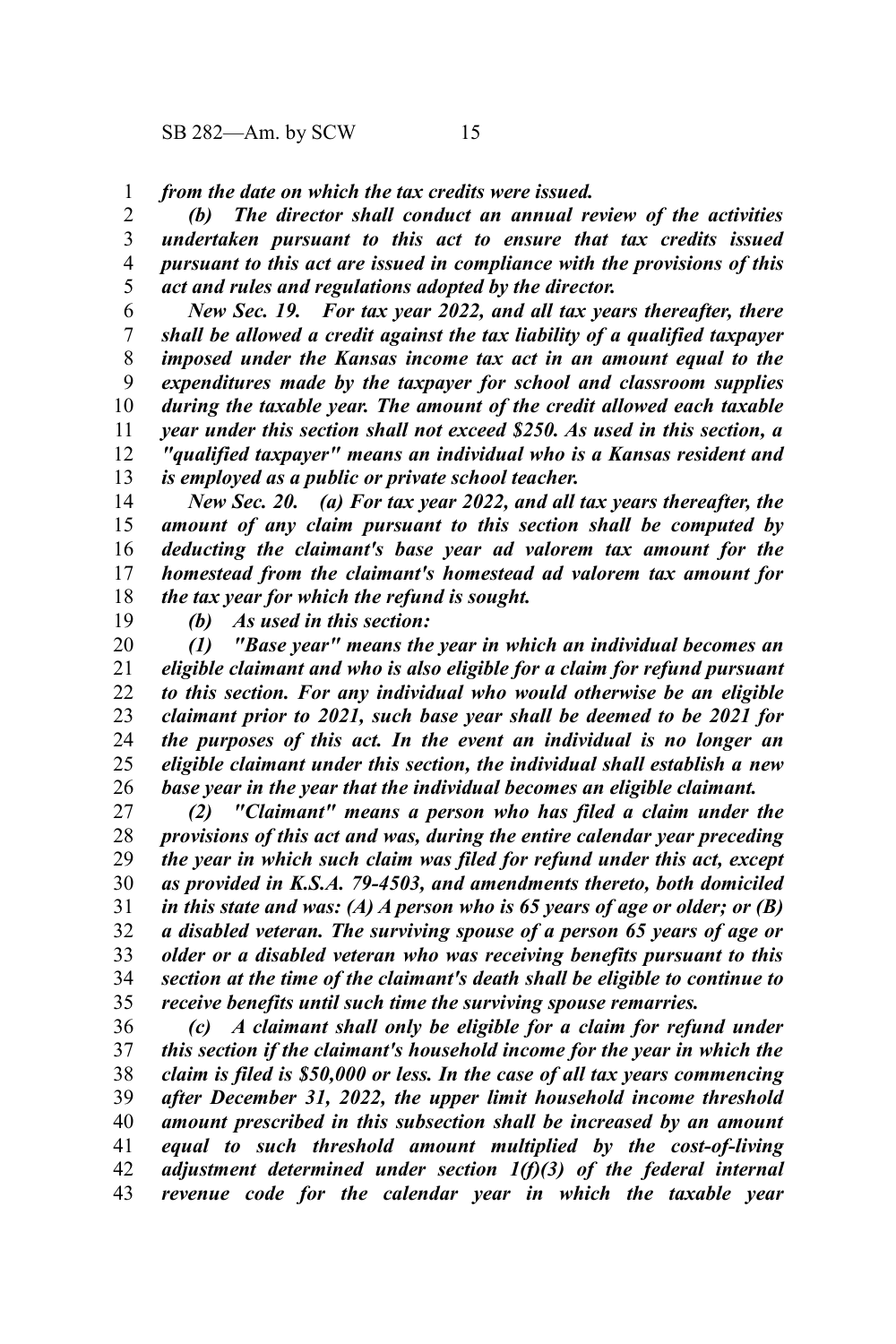*commences.* 1

*(d) A taxpayer shall not be eligible for a homestead property tax refund claim pursuant to this section if such taxpayer has received for such property for such tax year either: (1) A homestead property tax refund pursuant to K.S.A. 79-4508, and amendments thereto; or (2) the selective assistance for effective senior relief (SAFESR) credit pursuant to K.S.A. 79-32,263, and amendments thereto.* 2 3 4 5 6 7

8

*(e) The amount of any claim shall be computed to the nearest \$1.*

*(f) The provisions of this section shall be a part of and supplemental to the homestead property tax refund act.* 9 10

*Sec. 21. K.S.A. 2021 Supp. 79-201x is hereby amended to read as follows: 79-201x. (a) For taxable* years 2021 and *year 2022, and all taxable years thereafter, the following described property, to the extent herein specified, shall be and is hereby exempt from the property tax levied pursuant to the provisions of K.S.A. 72-5142, and amendments thereto: Property used for residential purposes to the extent of* \$20,000 *\$65,000 of its appraised valuation.* 11 12 13 14 15 16 17

*(b) For taxable year 2023, and all taxable years thereafter, the dollar amount of the extent of appraised valuation that is exempt pursuant to subsection (a) shall be adjusted to reflect the average percentage change in statewide residential valuation of all residential real property for the preceding 10 years. Such average percentage change shall not be less than zero. The director of property valuation shall calculate the average percentage change for purposes of this annual adjustment and calculate the dollar amount of the extent of appraised valuation that is exempt pursuant to this section each year.* 18 19 20 21 22 23 24 25 26

*Sec. 22. K.S.A. 79-4502 is hereby amended to read as follows: 79- 4502. As used in this act, unless the context clearly indicates otherwise:* 27 28

*(a) "Income" means the sum of adjusted gross income under the Kansas income tax act effective for tax year 2013 and thereafter without regard to any modifications pursuant to K.S.A. 79-32,117(b)(xx) through (xxiii) and (c)(xx), and amendments thereto, maintenance, support money, cash public assistance and relief, not including any refund granted under this act, the gross amount of any pension or annuity, including all monetary retirement benefits from whatever source derived, including but not limited to, all payments received under the railroad retirement act, except disability payments, payments received under the federal social security act, except that for determination of what constitutes income such amount shall not exceed 50% of any such social security payments and shall not include any social security payments to a claimant who prior to attaining full retirement age had been receiving disability payments under the federal social security act in an amount not to exceed the amount of such disability payments or* 29 30 31 32 33 34 35 36 37 38 39 40 41 42 43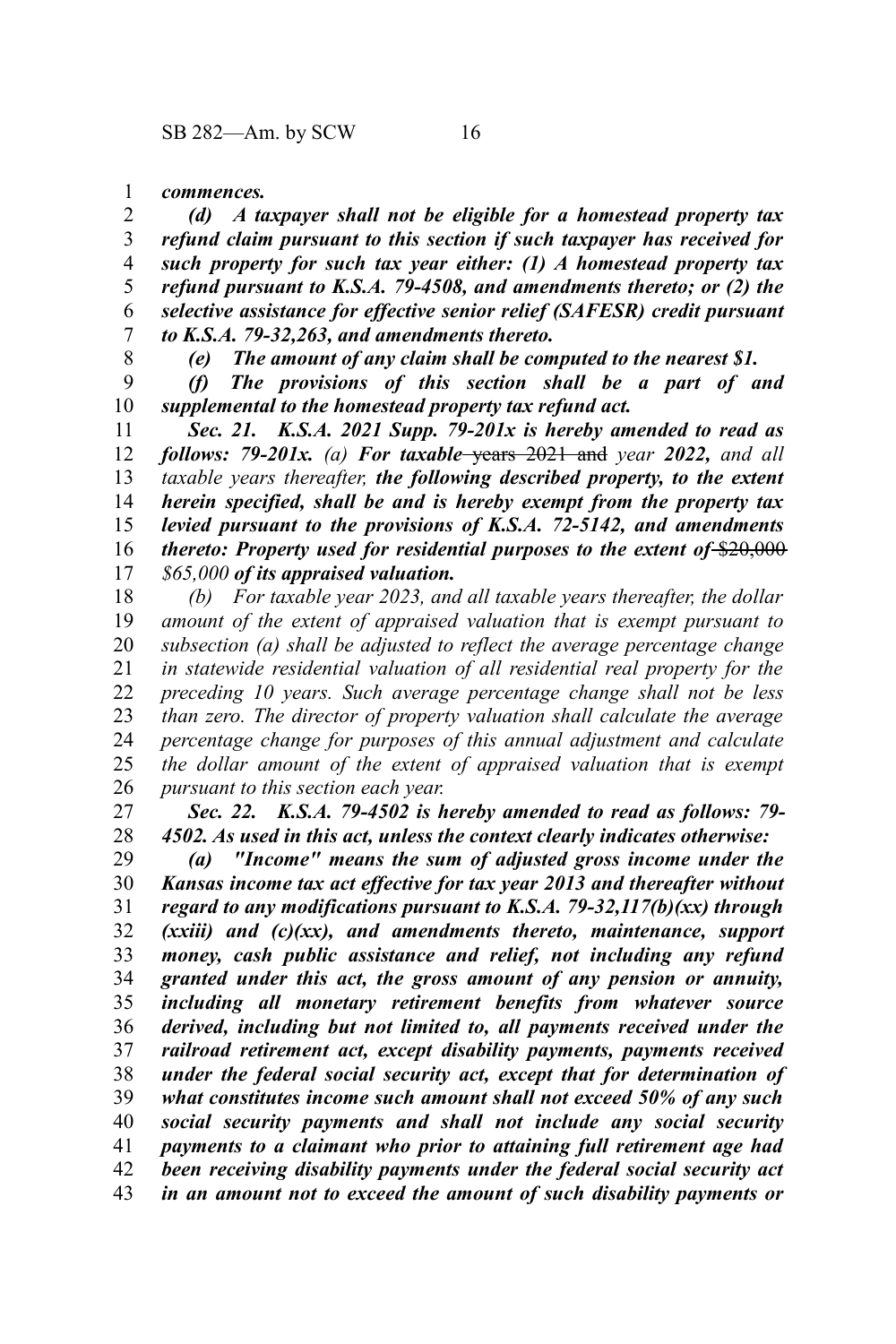*50% of any such social security payments, whichever is greater, all dividends and interest from whatever source derived not included in adjusted gross income, workers compensation and the gross amount of "loss of time" insurance. Income does not include gifts from nongovernmental sources or surplus food or other relief in kind supplied by a governmental agency, nor shall net operating losses and net capital losses be considered in the determination of income. Income does not include veterans disability pensions. Income does not include disability payments received under the federal social security act.* 1 2 3 4 5 6 7 8 9

*(b) "Household" means a claimant, a claimant and spouse who occupy the homestead or a claimant and one or more individuals not related as husband and wife who together occupy a homestead.* 10 11 12

*(c) "Household income" means all income received by all persons of a household in a calendar year while members of such household.* 13 14

*(d) "Homestead" means the dwelling, or any part thereof, owned and occupied as a residence by the household and so much of the land surrounding it, as defined as a home site for ad valorem tax purposes, and may consist of a part of a multi-dwelling or multi-purpose building and a part of the land upon which it is built or a manufactured home or mobile home and the land upon which it is situated. "Owned" includes a vendee in possession under a land contract, a life tenant, a beneficiary under a trust and one or more joint tenants or tenants in common.* 15 16 17 18 19 20 21 22

*(e) "Claimant" means a person who has filed a claim under the provisions of this act and was, during the entire calendar year preceding the year in which such claim was filed for refund under this act, except as provided in K.S.A. 79-4503, and amendments thereto, both domiciled in this state and was: (1) For purposes of a claim under K.S.A. 79-4508, and amendments thereto: (A) A person having a disability;* (2) *(B) a person who is 55 years of age or older;*  $\rightarrow$  *(C) a disabled veteran;*  $\rightarrow$   $\rightarrow$ *(D) the surviving spouse of active duty military personnel who died in the line of duty; or*  $(5)$  *(E)* a person other than a person included under (1), (2), (3) or (4) *subparagraph (A), (B), (C) or (D) having one or more dependent children under 18 years of age residing at the person's homestead during the calendar year immediately preceding the year in which a claim is filed under this act; or (2) for purposes of a claim under section 20, and amendments thereto: (A) A person who is 65 years of age or older; or (B) a disabled veteran. The surviving spouse of a disabled veteran who was receiving benefits pursuant to subsection*  $(e)(3)$  of this section *(e)(1)(C) at the time of the veterans' death, shall be eligible to continue to receive benefits until such time the surviving spouse remarries.* 23 24 25 26 27 28 29 30 31 32 33 34 35 36 37 38 39 40 41

*When a homestead is occupied by two or more individuals and more than one of the individuals is able to qualify as a claimant, the* 42 43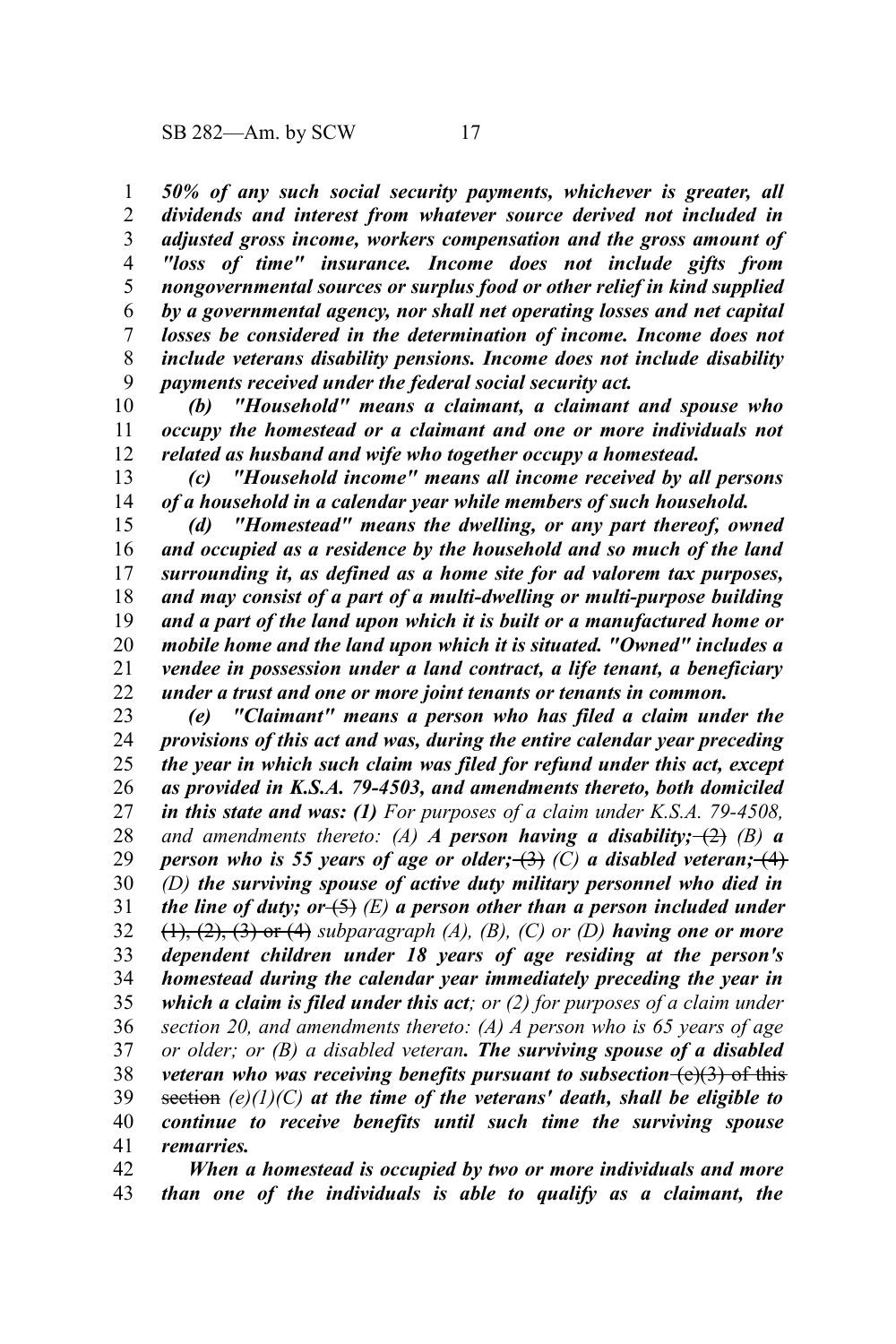*individuals may determine between them as to whom the claimant will be. If they are unable to agree, the matter shall be referred to the secretary of revenue whose decision shall be final.* 1 2 3

*(f) "Property taxes accrued" means property taxes, exclusive of special assessments, delinquent interest and charges for service, levied on a claimant's homestead in 1979 or any calendar year thereafter by the state of Kansas and the political and taxing subdivisions of the state. When a homestead is owned by two or more persons or entities as joint tenants or tenants in common and one or more of the persons or entities is not a member of claimant's household, "property taxes accrued" is that part of property taxes levied on the homestead that reflects the ownership percentage of the claimant's household. For purposes of this act, property taxes are "levied" when the tax roll is delivered to the local treasurer with the treasurer's warrant for collection. When a claimant and household own their homestead part of a calendar year, "property taxes accrued" means only taxes levied on the homestead when both owned and occupied as a homestead by the claimant's household at the time of the levy, multiplied by the percentage of 12 months that the property was owned and occupied by the household as its homestead in the year. When a household owns and occupies two or more different homesteads in the same calendar year, property taxes accrued shall be the sum of the taxes allocable to those several properties while occupied by the household as its homestead during the year. Whenever a homestead is an integral part of a larger unit such as a multi-purpose or multi-dwelling building, property taxes accrued shall be that percentage of the total property taxes accrued as the value of the homestead is of the total value. For the purpose of this act, the word "unit" refers to that parcel of property covered by a single tax statement of which the homestead is a part.* 4 5 6 7 8 9 10 11 12 13 14 15 16 17 18 19 20 21 22 23 24 25 26 27 28 29

- 30
- *(g) "Disability" means:*

*(1) Inability to engage in any substantial gainful activity by reason of any medically determinable physical or mental impairment which can be expected to result in death or has lasted or can be expected to last for a continuous period of not less than 12 months, and an individual shall be determined to be under a disability only if the physical or mental impairment or impairments are of such severity that the individual is not only unable to do the individual's previous work but cannot, considering age, education and work experience, engage in any other kind of substantial gainful work which exists in the national economy, regardless of whether such work exists in the immediate area in which the individual lives or whether a specific job vacancy exists for the individual, or whether the individual would be hired if application was made for work. For purposes of the preceding sentence (with respect to* 31 32 33 34 35 36 37 38 39 40 41 42 43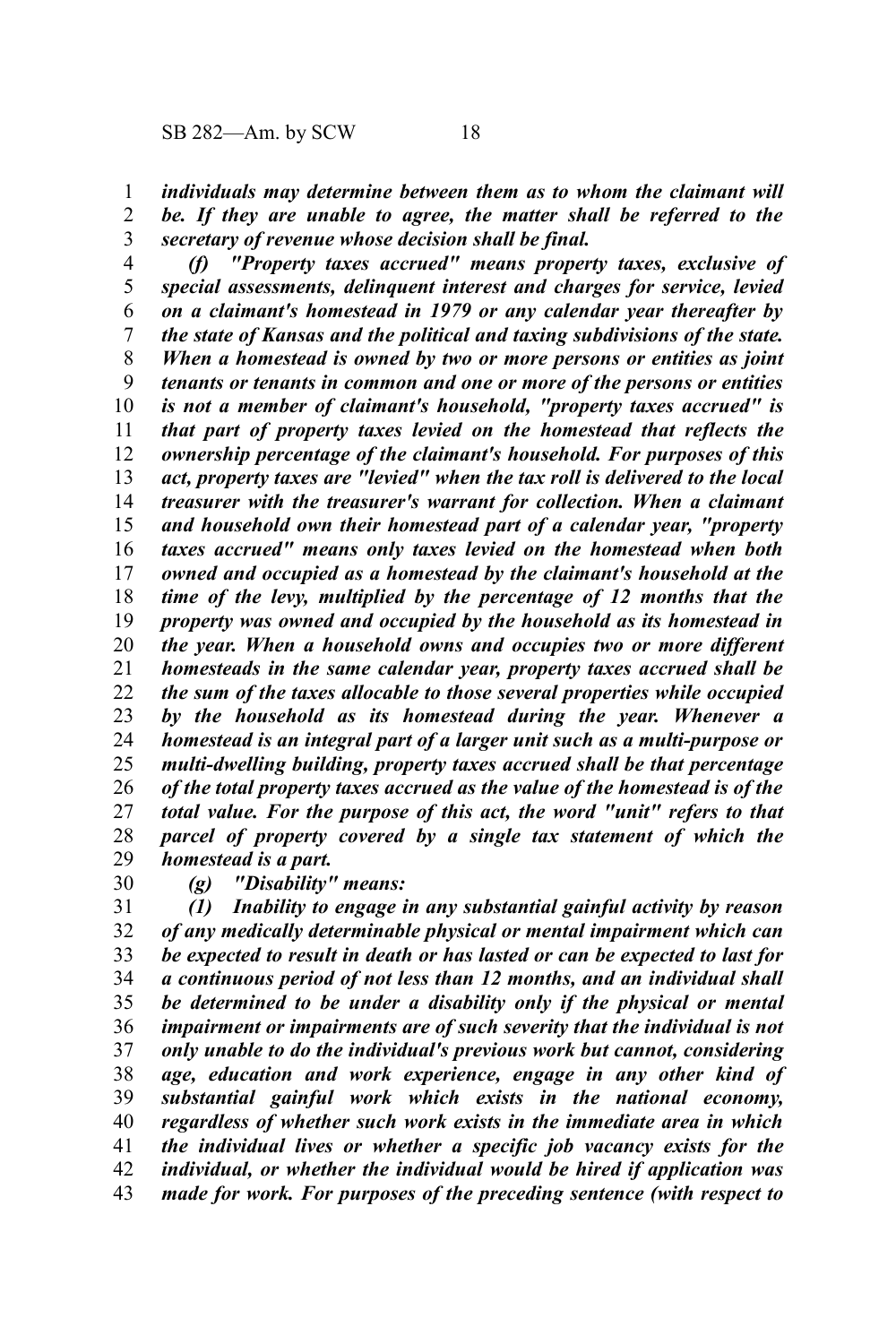1 2 3

 $\overline{2}$ 

*subsection, a "physical or mental impairment" is an impairment that results from anatomical, physiological or psychological abnormalities which are demonstrable by medically acceptable clinical and laboratory diagnostic techniques; or* 4 5 6 7

*(2) blindness and inability by reason of blindness to engage in substantial gainful activity requiring skills or abilities comparable to those of any gainful activity in which the individual has previously engaged with some regularity and over a substantial period of time.* 8 9 10 11

*(h) "Blindness" means central visual acuity of <sup>20</sup>/200 or less in the better eye with the use of a correcting lens. An eye which is accompanied by a limitation in the fields of vision such that the widest diameter of the visual field subtends an angle no greater than 20 degrees shall be considered for the purpose of this paragraph as having a central visual acuity of <sup>20</sup>/200 or less.* 12 13 14 15 16 17

*(i) "Disabled veteran" means a person who is a resident of Kansas and has been honorably discharged from active service in any branch of the armed forces of the United States or Kansas national guard and who has been certified by the United States department of veterans affairs or its successor to have a 50% or greater permanent disability sustained through military action or accident or resulting from disease contracted while in such active service.* 18 19 20 21 22 23 24

*Sec. 23. K.S.A. 79-4508 is hereby amended to read as follows: 79- 4508. (a) Commencing in the tax year beginning after December 31, 2005, the amount of any claim pursuant to this act and under this section shall be computed by deducting the amount computed under column (2) from the amount of claimant's property tax accrued.* 25 26 27 28 29

| 30 | ClaimantsClaimant's household<br>income |                       | Deduction from property tax<br>accrued |
|----|-----------------------------------------|-----------------------|----------------------------------------|
| 31 |                                         |                       |                                        |
| 32 |                                         |                       |                                        |
| 33 |                                         | <b>But not</b>        |                                        |
| 34 | At least                                | more than             |                                        |
| 35 | S0                                      | <i><b>\$6,000</b></i> | S0                                     |
| 36 | 6.001                                   | 7.000                 | 4%                                     |
| 37 | 7.001                                   | 16,000                | 4% plus 4% of every \$1,000, or        |
| 38 |                                         |                       | fraction thereof, of income in         |
| 39 |                                         |                       | excess of \$7,001                      |
| 40 | 16.001                                  | 27.000                | 40% plus 5% of every \$1,000,          |
| 41 |                                         |                       | or fraction thereof, of income in      |
| 42 |                                         |                       | excess of \$16,001                     |
| 43 | <i><b>27.001</b></i>                    | 27.600                | 95%                                    |
|    |                                         |                       |                                        |